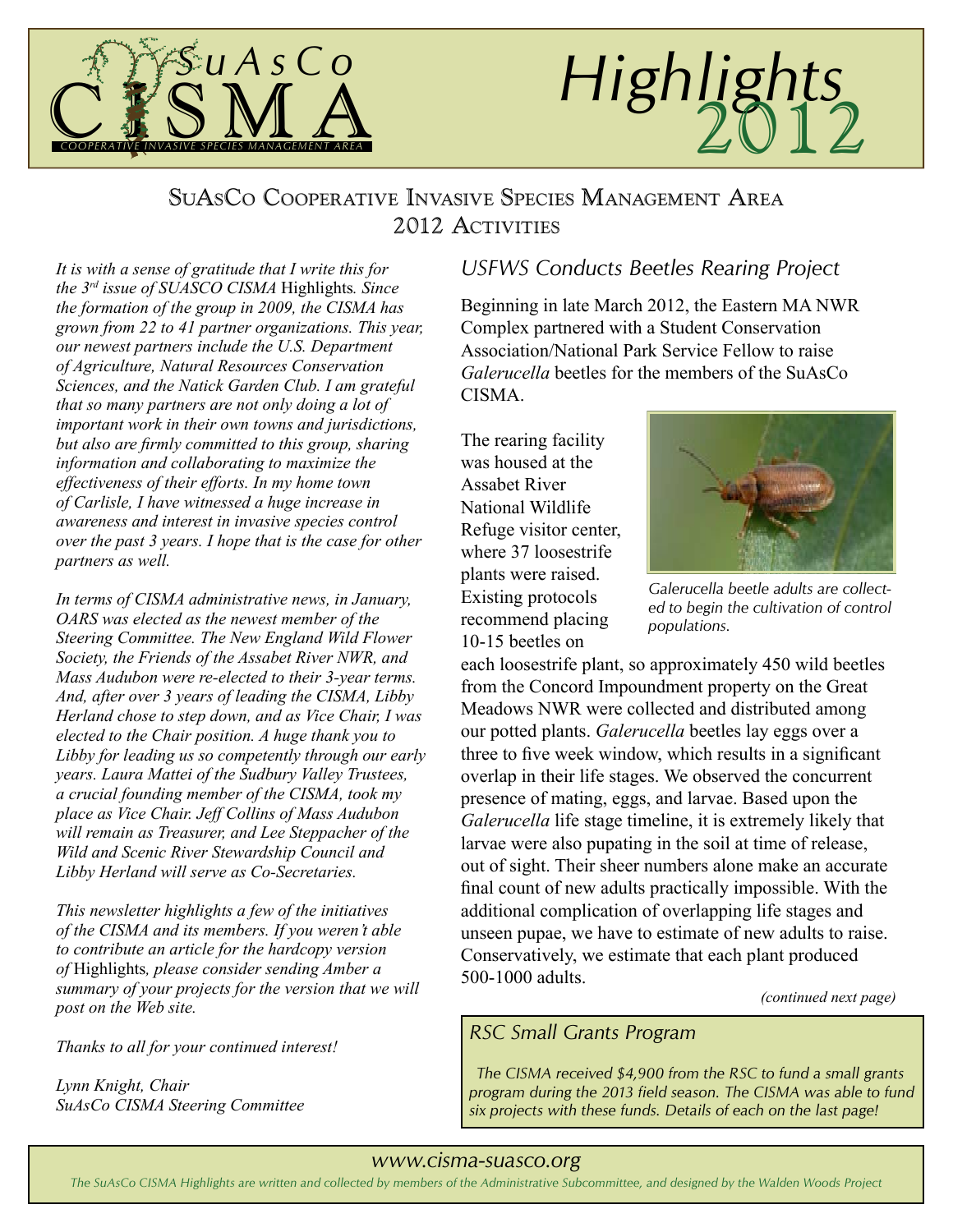

*Beetle nurseries produced 33,000 beetles at Assabet River NWR.*

#### *USFWS Conducts Beetles Rearing Project (cont.)*

In total, this project resulted in rearing between 17,000 and 33,000 beetles.

Beetle-laden plants were distributed to a number of SuAsCo CISMA members: the Sudbury Valley Trustees, the town of Marlborough Conservation Department, the Concord Land Conservation Trust, and the Lincoln Land Conservation Trust. The project was a great success and there are plans to expand it to engage local high school students in the future. If you are interested in more information about the project, check out the blog here: http://www.suascorivers.blogspot.com

#### *Nyanza Restoration Work*

As part of the Nyanza Natural Resource Damages Superfund site settlement, the Nyanza Trustees have asked the SUASCO CISMA to manage and utilize \$1,047,500 in Tier 1 funding to control aquatic weeds in the Sudbury River watershed. This funding will support mapping, monitoring, and bio-control of purple loosestrife (*Lythrum salicaria*) in the Sudbury River from Ashland to Concord. It also will support mapping and monitoring of water chestnut (*Trapa natans*) in the Sudbury, Assabet and Concord Rivers, and in 130 acres of ponds in the Hop Brook Watershed, as well as focused control efforts on the main stem of the Sudbury River. If directed by the Trustees, there is potential for the CISMA to conduct additional work utilizing \$395,000 in Tier 2 funding in the 3- to 5-year timeframe to expand control efforts of water chestnut to include the Assabet and Concord Rivers.

Implementation of the project duties requested will be a true collaboration among CISMA partners. Some elements will have a natural fit with one particular partner, so that, as endorsed by the Steering Committee, funding for that element will be allocated directly to that Partner. For example, USFWS is in the best position to offer long-term storage and maintenance of the aquatic weed harvester, so funds for that purchase will go directly to USFWS. For other elements, the Steering Committee will solicit proposals from the entire CISMA membership so that all Partners have the opportunity to participate. For example, on Nov. 30, 2012, the Administrative Subcommittee issued an RFP to the membership seeking proposals to conduct mapping and monitoring of purple loosestrife and water chestnut. Based on the proposals submitted and the selection made by the Steering Committee, Mass Audubon will conduct the mapping, monitoring, and related tasks for purple loosestrife, and OARS will conduct similar tasks related to water chestnut. The two entities will collaborate and share information on the infestations they each identify. There will be additional RFPs released next year seeking CISMA partners interested in raising *Galerucella* beetles.

#### *Galerucella Beetle Rearing Training Offered*



*Nyanza will be funding beetle rearing efforts during 2014 and 2015 for the CISMA membership. We would like to set up 10 different rearing facilities within the watershed. The US Fish and Wildlife Service will be hosting a teaching facility for beetle rearing during the 2013 growing season. Any and all CISMA members who are interested in rearing their own beetles in 2014 and 2015 are encouraged to participate and volunteer, so that they may become familiar with operating a rearing facility. A rough time line is below:*

*Mid-March: Dig purple loosestrife root balls and set up facility with kiddie pools*

*Early to mid-May: Begin collecting beetles and adding to potted loosestrife*

*Late May: Larvae hatch*

*Early to mid-June: Larvae begin pupating*

*Early to mid-July: Release new adult beetles*

*For more information or to sign up for this wonderful opportunity, please contact Amber Carr at amber\_carr@fws.gov or (978) 443-4661 x 33*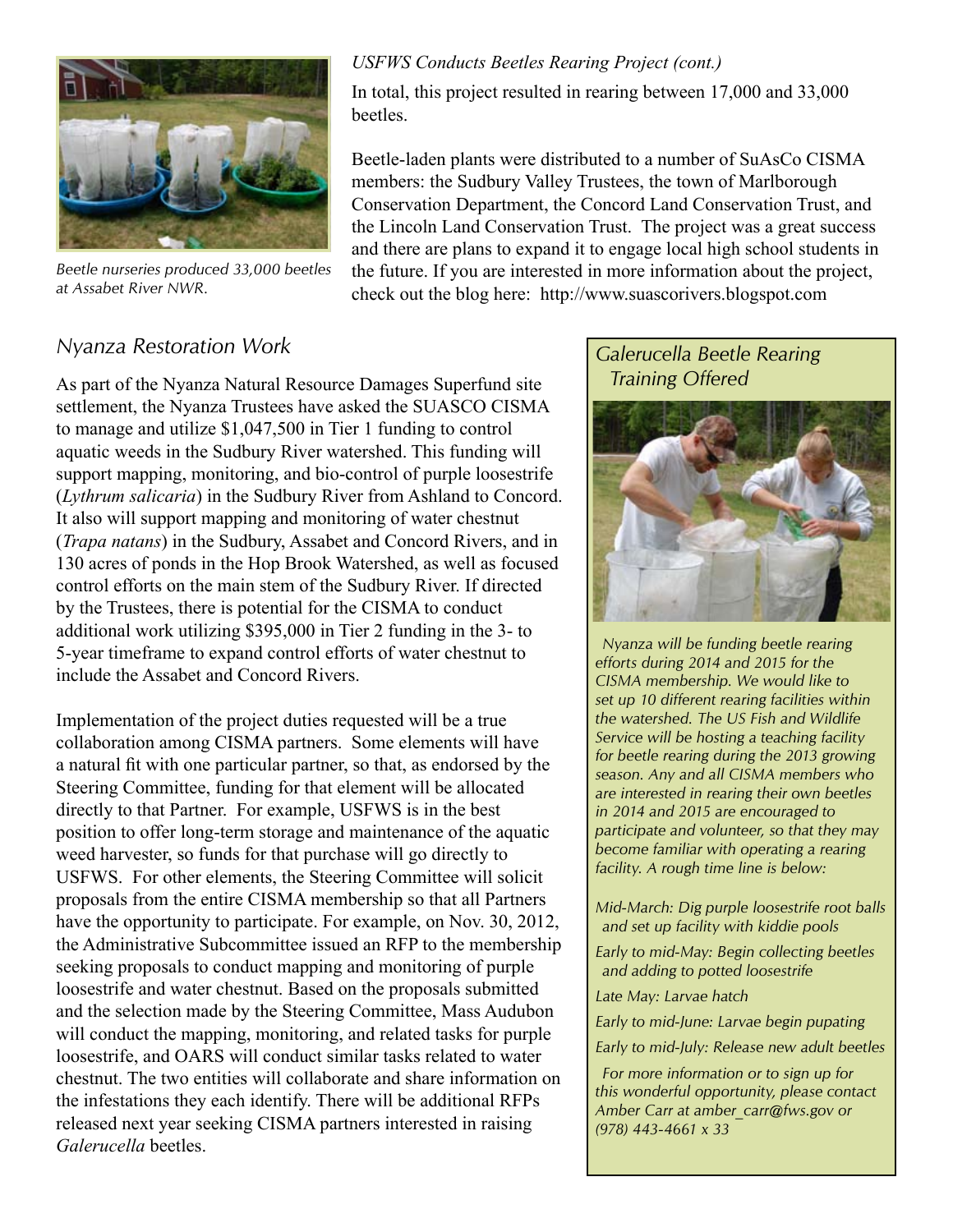# *National Fish and Wildlife Foundation Grant*

In March 2012, the SUASCO CISMA was awarded a \$70,100 NFWF grant to reduce the presence of invasive plants at six sites in the watershed. The goal of the grant is to restore early successional habitats, including meadows, shrublands, and pine barrens. The five CISMA partners participating are the Walden Woods Project, Sudbury Valley Trustees, US Fish and Wildlife Service, the Town of Carlisle, and the Carlisle Conservation Foundation.

At each site, aided by New England Wild Flower Society (NEWFS) experts, a site evaluation was conducted and a detailed control plan was prepared by Amber Carr, the CISMA Coordinator. NEWFS teams, assisted by partner volunteers, treated invasives with herbicide as well as hand pulling during the 2012 field season. Follow-up treatment will be accomplished in 2013.

- *Bear Garden Hill* The Walden Woods Project's 1.5-acre old field had significant encroachments of honeysuckle, bittersweet, and glossy buckthorn. Bittersweet in the trees on the field edges, as well as a garlic mustard infestation were also targeted.
- *Sudbury Desert Natural Area* An SVT property containing a pitch pine and scrub oak barren was suffering from an infestation of glossy buckthorn, Oriental bittersweet, and honeysuckle. Prescribed burning will be used in a 10-acre section, and hand pulling and herbicide applications in other areas. *Foss Farm* – Carlisle's Foss Farm and the adjacent Great Meadow National
- Wildlife Refuge are being treated for dense thickets of glossy buckthorn, multiflora rose, Oriental bittersweet, autumn olive, and Japanese knotweed along field edges. Cutting and herbicide applications as well as mechanical removal were used.
- *Ben's Woods* Also in Carlisle, an old pasture overtaken by porcelain berry and Oriental bittersweet was targeted. In addition, burning bush in the forest immediately surrounding the field was treated.
- *Greenways Conservation Area* An 8-acre field invaded by glossy buckthorn and multiflora rose has been the target of control efforts by SVT for a few years. Additional control work was conducted under this grant to convert the mixed upland and wetlands field to a native grass hay field.
- *Assabet River National Wildlife Refuge* On the south side of the Refuge, the focus was an area where spotted knapweed had taken over. After treatment, native little blue stem grasses began to return.

# *OARS Mapping Project*

OARS has an ongoing mapping effort on the Assabet River. Since 2005, they have been able to show that there has been a 50 percent reduction in wet biomass on the river. During the 2012 season, OARS expanded their mapping range and mapped aquatic invasives and water chestnut to track progress and to estimate biomass. They were successful in recruiting volunteers to help survey a large percentage of the river and impoundments.

When collecting mapping data, OARS employs a grid system overlaid on portions of the river. Using mobile mappers on site allows users to record data by selecting the grid square corresponding to your location and entering information such as number of plants, percent cover, any treatment or removal conducted, and the date. The biomass survey focused on recording the percent cover of duckweed as well as noting all species present, the dominant species present, and dick weed as wen as hoting an species present, the dominant species present, and *OARS volunteer harvesting* identifying any invasive species present.

*Work at Ben's Woods with the Carlisle Conservation Foundation (top) and Greenways with SVT. Chuck Walla*



*loads of waterchestnut.*